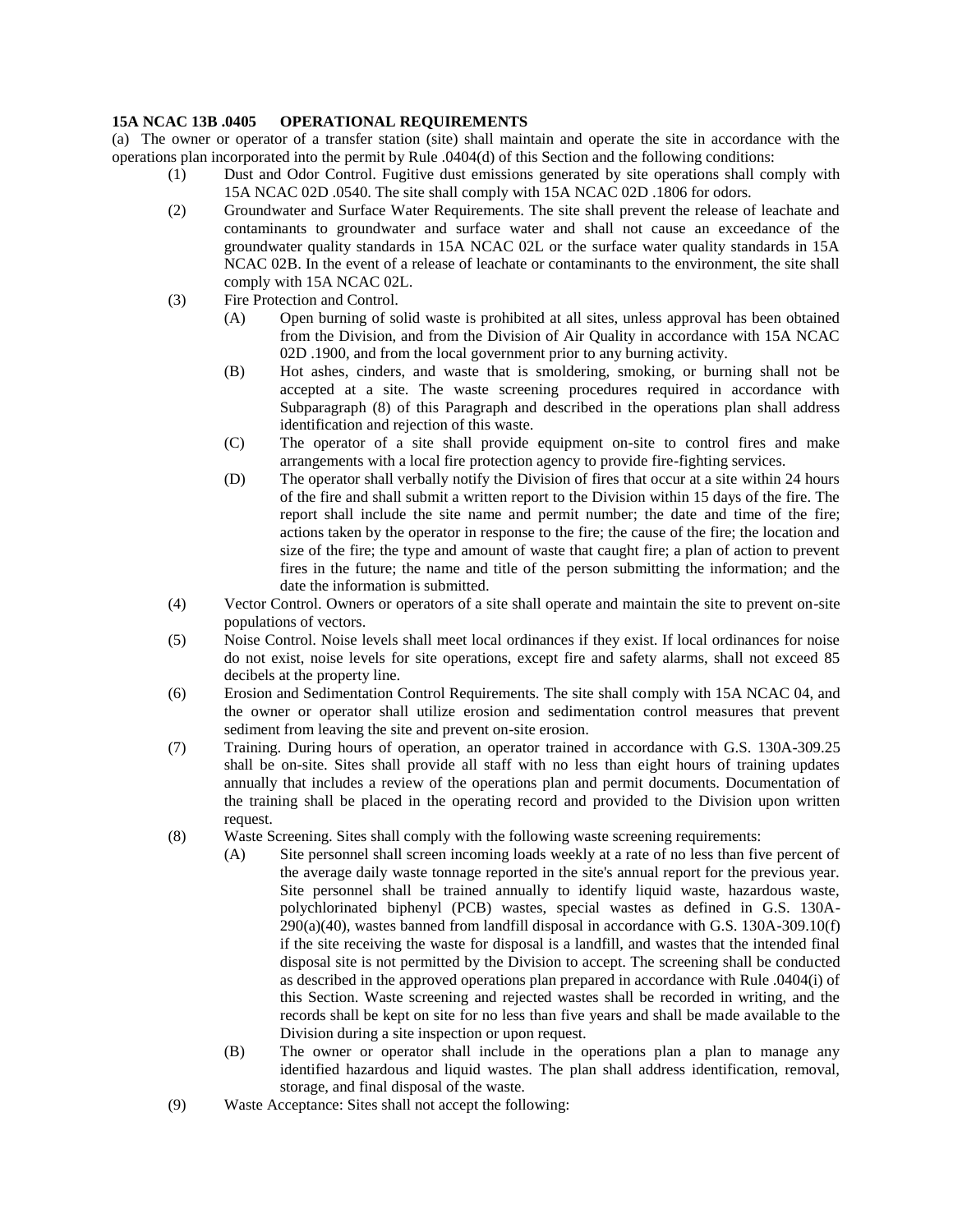- (A) hazardous waste unless the site is permitted by the Division in accordance with 15A NCAC 13A to receive such waste;
- (B) polychlorinated biphenyl (PCB) wastes as defined in 40 CFR 761.3, which is incorporated by reference, including subsequent amendments and editions, and may be accessed at www.ecfr.gov at no cost;
- (C) asbestos waste unless the waste is received and handled in compliance with the requirements of 40 CFR 61.150, which is incorporated by reference, including subsequent amendments and editions, and may be accessed at www.ecfr.gov at no cost. Bags shall be no less than six mil thick and shall be labeled with the warning required by 40 CFR 61.150(a)(1)(iv) that they contain asbestos-containing materials. Sites shall provide notice to the landfill facility receiving the asbestos waste prior to disposal;
- (D) waste banned by G.S. 130A-309.10 at the disposal destination; and
- (E) waste banned by local law or ordinance at the disposal destination.
- (10) Windblown waste: Site staff shall conduct daily inspections for windblown waste on the site property. Windblown litter from site operations discovered during the daily inspections or observed on adjacent properties shall be picked up and containerized for disposal by the end of each operating day, unless the landowner of the adjacent property denies access to site staff. The site shall prevent waste from being blown outside the waste handling areas by the wind, using methods such as:
	- (A) requiring that vehicles entering and leaving the site keep waste covered;
	- (B) providing skirts, such as rubber belting or brushes, around the top of chutes to minimize the space between the chute and the hauling trailer at sites with chutes and hoppers; or
	- (C) preventing waste from leaving the site using methods such as fencing, netting, or diking.
- (11) Site Cleaning and Maintenance: Unless otherwise stated in the site permit, all waste shall be removed from the tipping floor, the truck loading bays, and from behind push walls by the end of each day of operation and disposed of in accordance with this Subchapter. The tipping floor, push walls, and truck loading bays shall be cleaned with a pressure washer no less than once per month. The remaining areas of the site building including side walls and any material storage areas outside of the building shall be cleaned with a pressure washer no less than twice per year. Wash water generated from cleaning waste handling areas shall be contained and treated as leachate. Cleaning and maintenance records shall be maintained and made available to the Division upon written request.

(b) Water that comes into contact with solid waste is leachate and shall be collected from the site for disposal to an approved facility or discharged directly from the site into a sanitary sewer line. A National Pollutant Discharge Elimination System (NPDES) permit may be required prior to the discharge of leachate to surface waters, as provided by 40 CFR 258.26 and 258.27, which are incorporated by reference, including subsequent amendments and editions, and may be accessed at www.ecfr.gov at no cost.

(c) All vehicles and containers being used for the temporary storage of solid waste shall be maintained to be leakresistant in accordance with Rule .0105 of this Subchapter, or shall be stored so that any leachate from the vehicles or containers will be collected to prevent the release of leachate to the environment.

(d) Operating Record and Recordkeeping requirements. The owner or operator of a site shall retain an operating record in electronic or hard copy format at the site, or in an alternative location stated in the permit. The records required by Subparagraphs (1) and (2) of this Paragraph shall be maintained for no less than five years. The records required by Subparagraphs (3) through (9) of this Paragraph shall be maintained for the life-of-site. The operating record shall contain the following information:

- (1) records of waste inspections, monitoring results, certifications of training, and training procedures required by the rules of this Section;
- (2) amounts by weight of solid waste received at the site including county and state of generation, in accordance with G.S. 130A-309.09D;
- (3) demonstrations, certifications, findings, monitoring, testing, or analytical data required by the rules of this Section;
- (4) closure or post-closure care monitoring, testing, or analytical data required by the rules of this Section;
- (5) cost estimates and financial assurance documentation required by Section .1800 of this Subchapter;
- (6) site audit records, compliance records, maintenance records, and inspection reports;